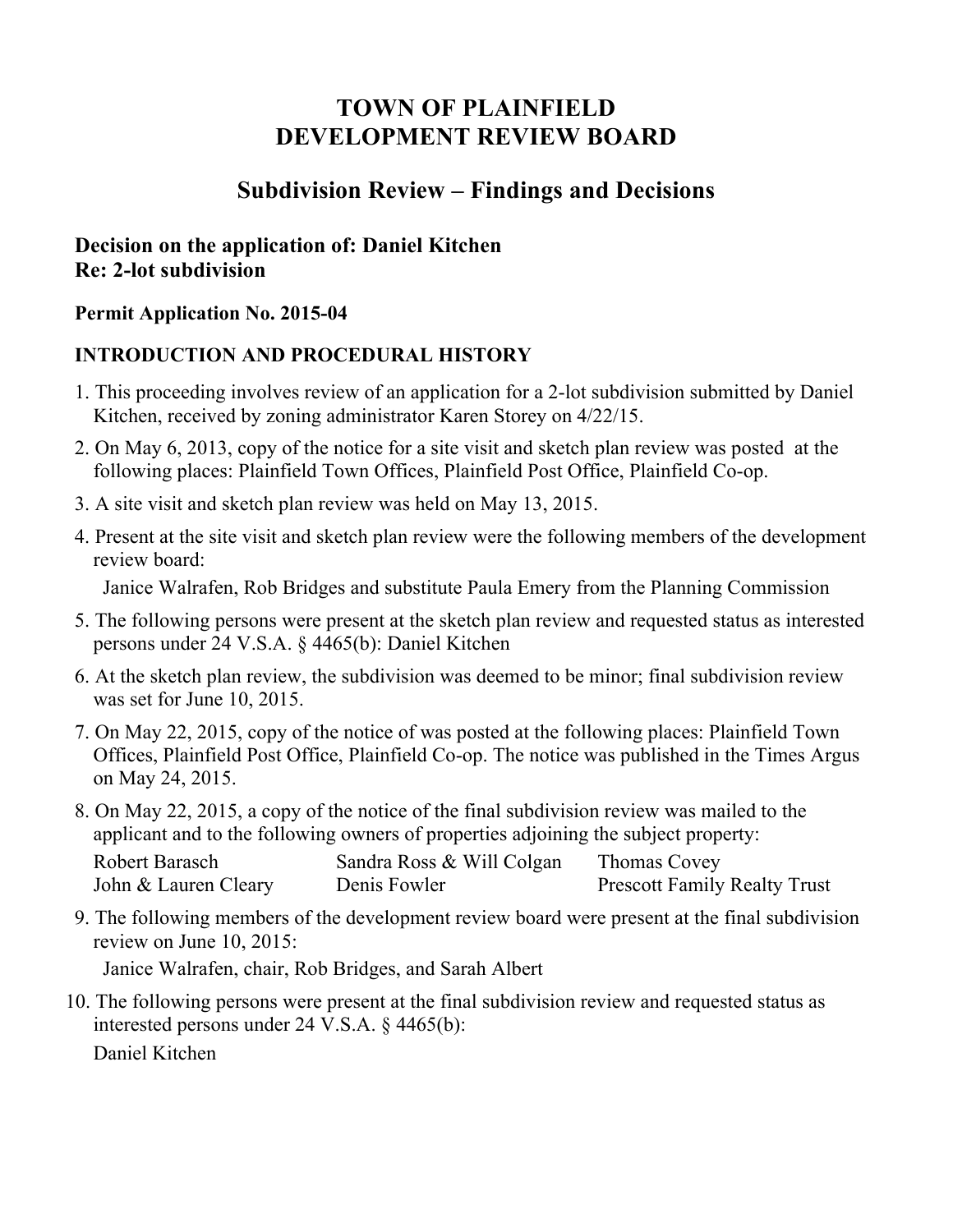## **FINDINGS**

Based on the application, testimony, and other evidence the development review board makes the following findings:

- 1. The applicant seeks approval to subdivide his 15.5 acre parcel located on Fowler Road (tax map no. 06-021.500). The parcel currently has one dwelling located at 700 Fowler Rd.
- 2. The applicant wishes to subdivide said parcel into two lots: Lot  $1 10.5$  acres, Lot 2 (labeled Lot 1A on the submitted map)  $-5$  acres. Lot 1 is already developed with a residence; lot 2 has a building envelope designated in the section of the parcel closest to the road.
- 3. The application is a minor subdivision according to Section 610 of the Subdivision Regulations. The property is located in the Forest & Agriculture District as described on the Town of Plainfield Zoning Map on record at the town office and section 4.2 of the Zoning Regulations.
- 4. Side lot lines are generally at right angles with the town highway; however the side lot lines of Lot 2 meet at the back of the property to form an approximate pie shape parcel. There is only one place on Lot 2 where the parcel is 300 ft. wide.
- 5. Lot 2 was subdivided from Denis Fowler's land on 11/10/2008 and subsequently merged with the Kitchen 10.5-acre parcel (which had originally been subdivided from Fowler's land on 12/17/05 as an exempt subdivision). DRB member Albert recalls that during the original subdivision of this lot in 2008, planning commission members had objected to its irregular shape and approved it only because it was being merged with the Kitchen parcel.
- 6. Section 410 (H) 2 from the subdivision regulations "Lots with irregular shapes (curves, jogs, flag-shaped, etc.) should not be created unless warranted by conditions of topography or natural features." DRB members present at the site visit (Walrafen & Bridges) attest that the parcel lines conform to the topography of the site.
- 7. The application does not contain a road access permit for Lot 2, and no permit has been obtained from the Town.
- 8. The final plat submitted is missing the following required elements: elevations, driveway location, utilities location, topo lines, names of abutters. It also lacks a place for town approval of the plat with room for signatures.
- 9. Applicant wants to shift the burden of subdivision requirements to potential purchases of Lot 2. In accordance with section 130 (B) of the Regulations, the applicant requests waivers from:
	- (a) Article III Section 440 (A), (B) Site Drainage, Stormwater Management and Erosion Control: Lots 1 and 2: no specific development proposed at this time;
	- (b) Section 460 (A), (B) Access Roads and Driveways: Lot 2 no specific development proposed at this time;
	- (c) Section 470(A), (B) Water Supply and Wastewater Disposal, Lot 2 no specific development proposed at this time;
	- (d) Section 480 Utilities (A), (B), (C): Lot 2 no specific development proposed at this time.
- 10. There is no certainty that a wastewater system will be feasible on the lot due to its size and shape; however, applicant states it can still be used for forestry or agriculture. The deed for the 5-acre lot must contain the Notice of Permit Requirements language required by the state's Wastewater division so that potential buyers will be alerted.